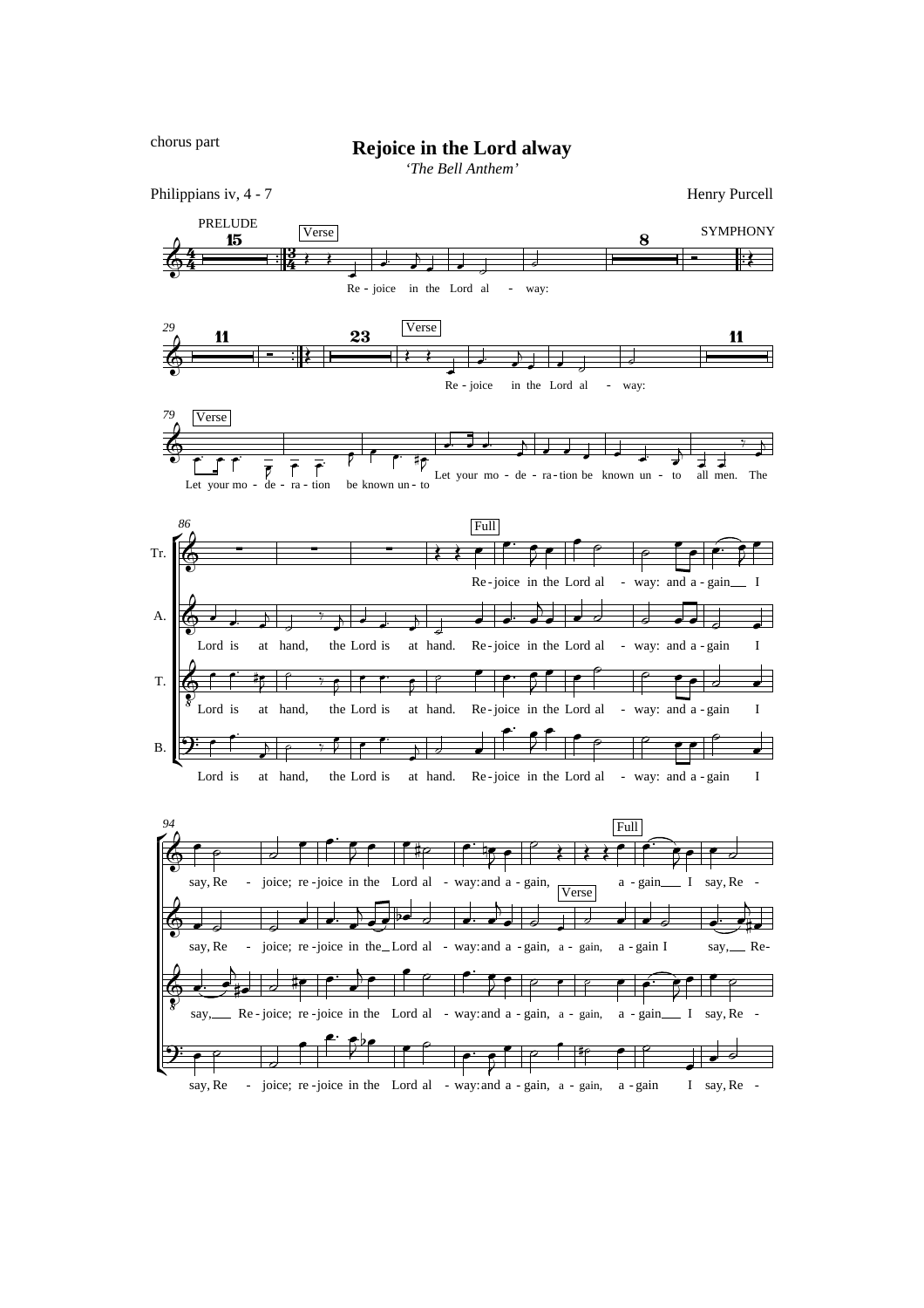



Be care-ful for no-thing;







2